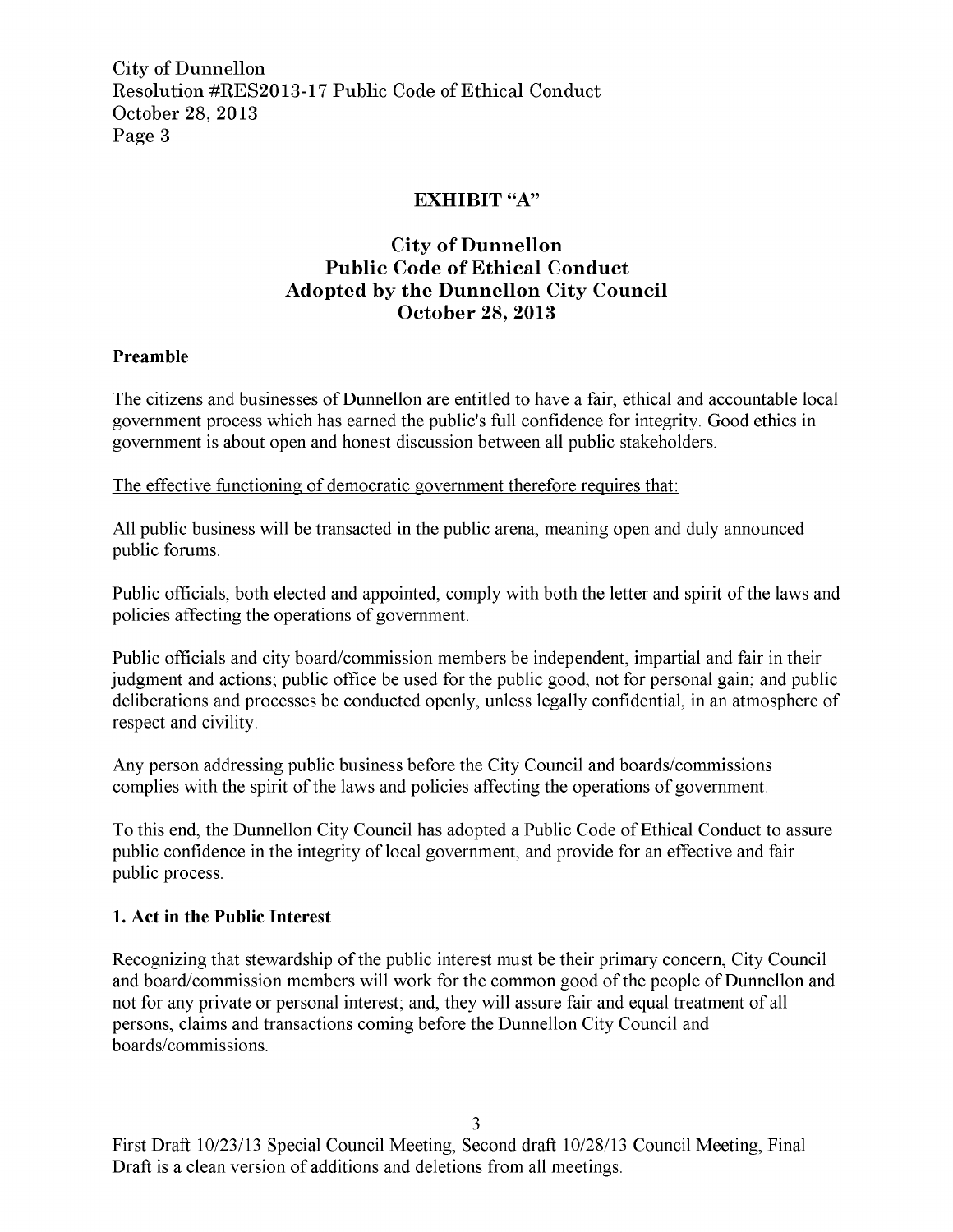## 2. Comply with the Law

City Council and board/commission members shall comply with the laws of the nation, the State of Florida and the City of Dunnellon in the performance of their public duties. These laws include, but are not limited to: the United States and Florida constitutions; the Florida State Code of Ethics; the Florida State Sunshine Laws; the Dunnellon City Charter; laws pertaining to conflicts of interest, election campaigns, financial disclosures, employer responsibilities, and open processes of government; and City ordinances and policies.

City Council and board/commission members will err on the side of more public disclosure, not less. Council and board/commission members will disclose when even the appearance of a conflict of interest might exist to promote integrity with the public process

### 3. Conduct of City Council and Board/Commission Members

The professional and personal conduct of members must be above reproach and avoid even the appearance of impropriety. Members shall refrain from abusive conduct, personal charges or verbal attacks upon the character or motives of other members of Council, boards and commissions, the staff or public.

#### 4. Respect for Process

Members shall perform their duties in accordance with the processes and rules of order established by the City Council and board/commissions governing the deliberation of public policy issues; actively solicit meaningful involvement of the public; and support implementation of policy decisions of the City Council by City staff.

### 5. Conduct of Council and Board/Commission Members at Public Meetings

Members shall prepare themselves for public issues; listen courteously and attentively to all public discussions before the body; and focus on the business at hand. They shall refrain from interrupting other speakers; making personal comments not germane to the business of the body; or otherwise interfering with the orderly conduct of meetings

#### 6 Public Participation on Legislative and Administrative Items on Board or Commission Agendas

Prior to decisions by the full board or commission, the Chair shall allow the public to participate and comment on specific agenda items of a legislative or administrative nature. Prior to making comments, each person wishing to address the board/commission should fill out a form provided and comment on specific agenda items of a legislative or administrative nature. Prior to making<br>comments, each person wishing to address the board/commission should fill out a form provided<br>by the City to give his/her name her designation of <sup>a</sup> representative to speak for him or her on the proposition

First Draft 10/23/13 Special Council Meeting, Second draft 10/28/13 Council Meeting, Final Draft is <sup>a</sup> clean version of additions and deletions from all meetings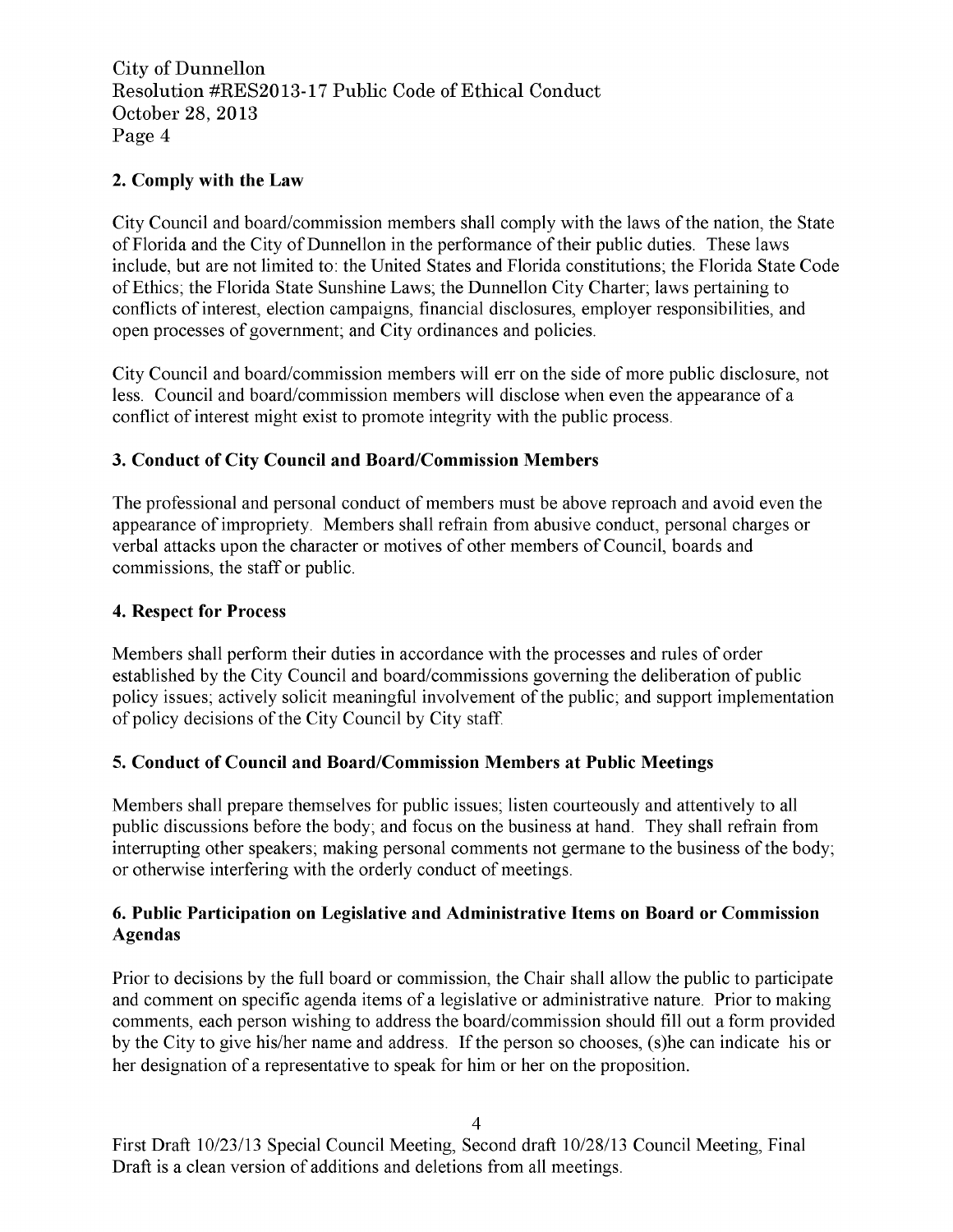A person shall be limited to one  $(1)$  appearance on each agenda item and may not speak for more than three  $(3)$  minutes, unless a majority of the board/commission feels some other time limit is appropriate

To maintain orderliness of the meeting, no question or comment by the public should be addressed directly to any individual board or commission member, staff member, or City Attorney. All comments must be directed to the Chair.

When multiple speakers appear to speak on one topic on the Agenda. When a group of individuals supporting or opposing the same position regarding an item on the agenda desires to be heard, in the interest of time and to avoid repetitious comments, a spokesperson should be designated by the group to express the group's concerns. However, a person in the group may When multiple speakers appear to speak on one topic on the Agenda. When a group of<br>individuals supporting or opposing the same position regarding an item on the agenda desires the<br>be heard, in the interest of time and to a To manual ordermess of the inceling, no question of comment by the public should be<br>addressed directly to any individual board or commission member, staff member, or City<br>Attorney. All comments must be directed to the Chai make comments which were not included in the spokesperson's comments. Participation shall<br>be limited to three (3) minutes per person, unless a majority of the Council feels some other time limit is appropriate

Exceptions when public participation is not required. The right of the public to a reasonable opportunity to be heard does not apply

When an action of the board/commission must be taken to deal with an emergency situation affecting the public health, welfare, or safety, if compliance with the requirements for public participation would cause an unreasonable delay in the ability of the City to act

When an official act involves a ministerial act, including but not limited to, approval of minutes; and

When a public hearing is held before the board/commission acting in its quasi-judicial capacity, pursuant to a separate Resolution of Council. This paragraph does not affect the right of <sup>a</sup> person to be heard as otherwise provided by law

#### 7 Conduct of the Public at Public Forums

Members of the public in attendance at public forums should listen courteously and attentively to all public discussions before the body; and focus on the business at hand. They shall refrain from interrupting other speakers; making personal comments not germane to the business of the body; or otherwise interfering with the orderly conduct of meetings.

At the outset of public discussion, the Chair will ask all members of the public addressing City Council and boards/commissions on a specific project or proposal to disclose any personal interest or relationship; and any business, professional, or financial interests with any individual, group, project or proposal regarding the subject matter under review. Members of the public

<sup>5</sup><br>First Draft 10/23/13 Special Council Meeting, Second draft 10/28/13 Council Meeting, Final Draft is <sup>a</sup> clean version of additions and deletions from all meetings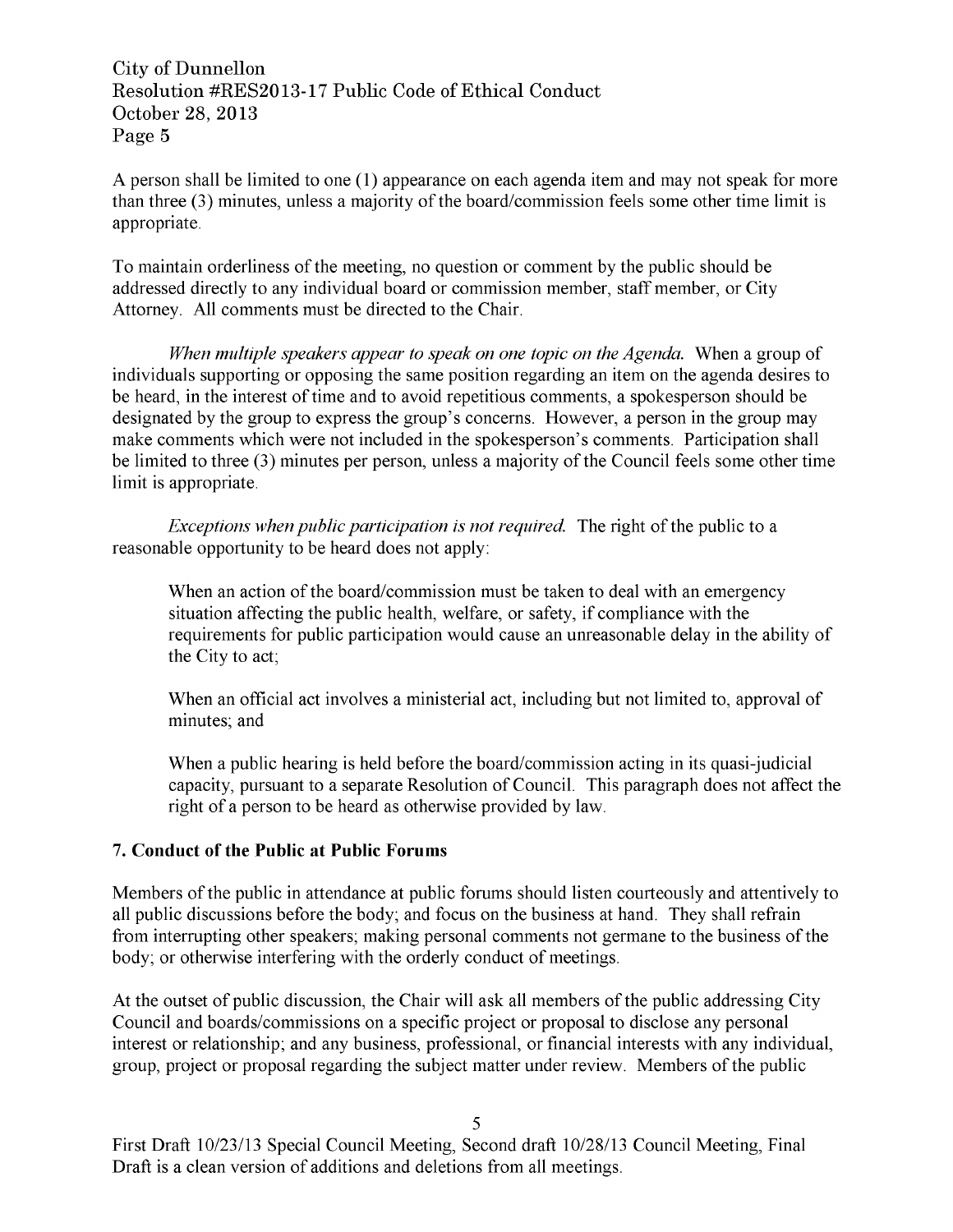should always err on the side of more public disclosure, not less, in order to provide integrity to the public process

## 8. Decisions Based on Merit

Members of City Council and boards/commissions shall base their decisions on the merits and substance of the matter at hand, rather than on unrelated considerations.

## 9. Communication

Council and board/commission members shall publicly share substantive information that is relevant to a matter under consideration by the Council or boards/commissions, which they may have received from sources outside of the public decision-making process.

## 10. Conflict of Interest

In order to assure their independence and impartiality on behalf of the common good, members shall not use their official positions to influence government decisions in which they have <sup>a</sup> material financial interest, where they have an organizational responsibility, or personal relationship which may give the appearance of <sup>a</sup> conflict of interest

City Council members will fully and publicly disclose any business, professional, or financial interests with any individual, group, project or proposal that comes before the City at the outset of public discussion City Council members will excuse themselves from any decision making process where they have any such interest

# 11 Gifts and Favors

City Council members shall not take any special advantage of services or opportunities for personal gain, by virtue of their public office, that are not available to the public in general. They shall refrain from accepting any gifts, favors or promises of future benefits which might compromise their independence of judgment or action, or give the appearance of being compromised

# 12 Confidential Information

City Council and board/commission members shall respect the confidentiality of information concerning the property, personnel or affairs of the City. They shall neither disclose confidential information without proper legal authorization, nor use such information to advance their personal, financial or other private interests.

6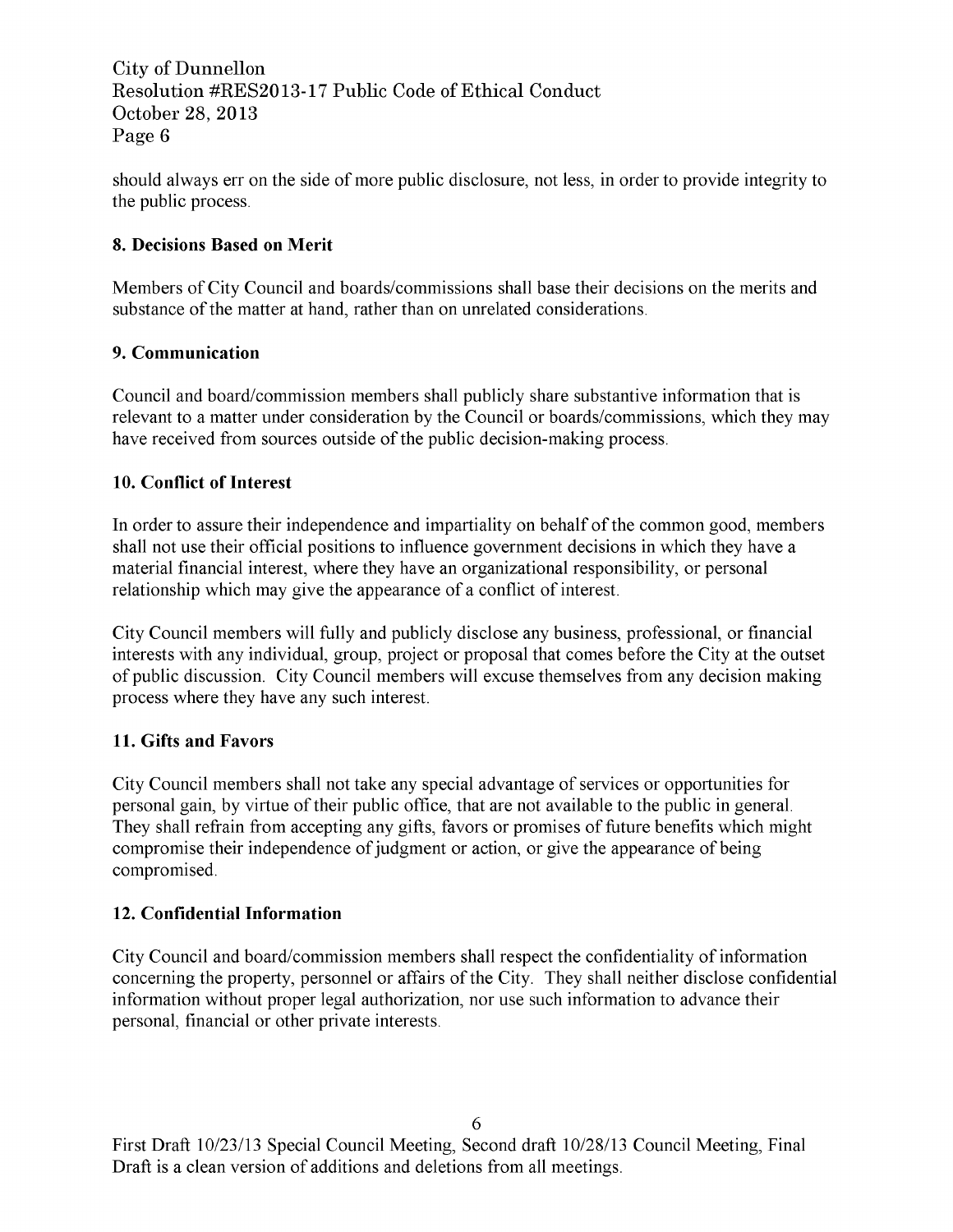## 13. Use of Public Resources

City Council and board/commission members shall not use public resources for private gain or personal purposes, such as City staff time, equipment, supplies or facilities.

## 14 Representation of Private Interests

In keeping with their role as stewards of the public interest, members of Council shall not appear on behalf of the private interests of third parties before the Council or any board, commission or proceeding of the City, nor shall members of boards and commissions appear before their own bodies or before the Council on behalf of the private interests of third parties on matters related to the areas of service of their bodies

## 15. Advocacy

When designated as delegates for the City Council, Council members shall represent the official policies or positions of the City Council, board or commission to the best of their ability.

When presenting their individual opinions and positions, members shall explicitly state they do not represent their body or the City of Dunnellon, nor will they allow the inference that they do.

### 16. Policy Role of Members

Members shall respect and adhere to the council-city manager structure of Dunnellon city government as outlined by the Dunnellon City Charter. In this structure, the City Council determines the policies of the City with the advice, information and analysis provided by the public, boards and commissions, and City staff.

Except as provided by the City Charter, members therefore shall not interfere with the administrative functions of the City or the professional duties of City staff; nor shall they impair the ability of staff to implement Council policy decisions

### 17 Independence of Boards and Commissions

Because of the value of the independent advice of boards and commissions to the public decision-making process, members of Council shall refrain from using their position to unduly influence the deliberations or outcomes of board and commission proceedings

### 18 Positive Work Place Environment

City Council members shall support the maintenance of <sup>a</sup> positive and constructive work place environment for City employees and for citizens and businesses dealing with the City. Members

First Draft 10/23/13 Special Council Meeting, Second draft 10/28/13 Council Meeting, Final Draft is <sup>a</sup> clean version of additions and deletions from all meetings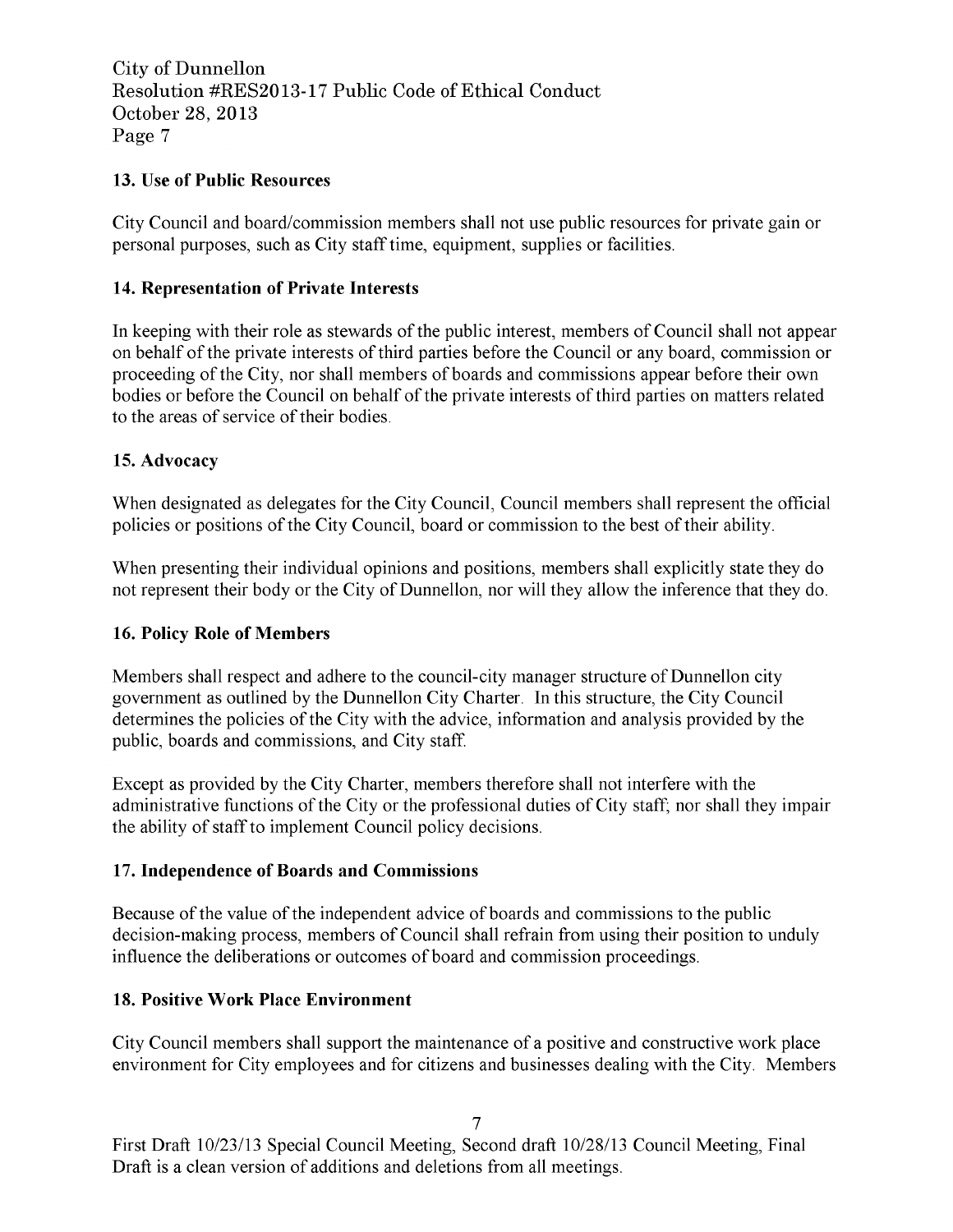shall recognize their special role in dealings with City employees to in no way create the perception of inappropriate direction to staff

## 19. Implementation

As an expression of support for good government and ethical conduct expected of City Council board/commission members and the public, the Dunnellon Public Code of Ethical Conduct is intended to be self-enforcing. It therefore becomes most effective when all stakeholders are thoroughly familiar with it, embrace its provisions, and hold each other accountable to the process

For this reason ethical standards shall be included in the regular orientations for candidates for City Council, applicants to board and commissions, and newly elected and appointed officials. Members entering office shall sign <sup>a</sup> statement affirming they read and understood the City of Dunnellon Public Code of Ethical Conduct. In addition, the entire code will be made available to the public, and posted on the City web site.